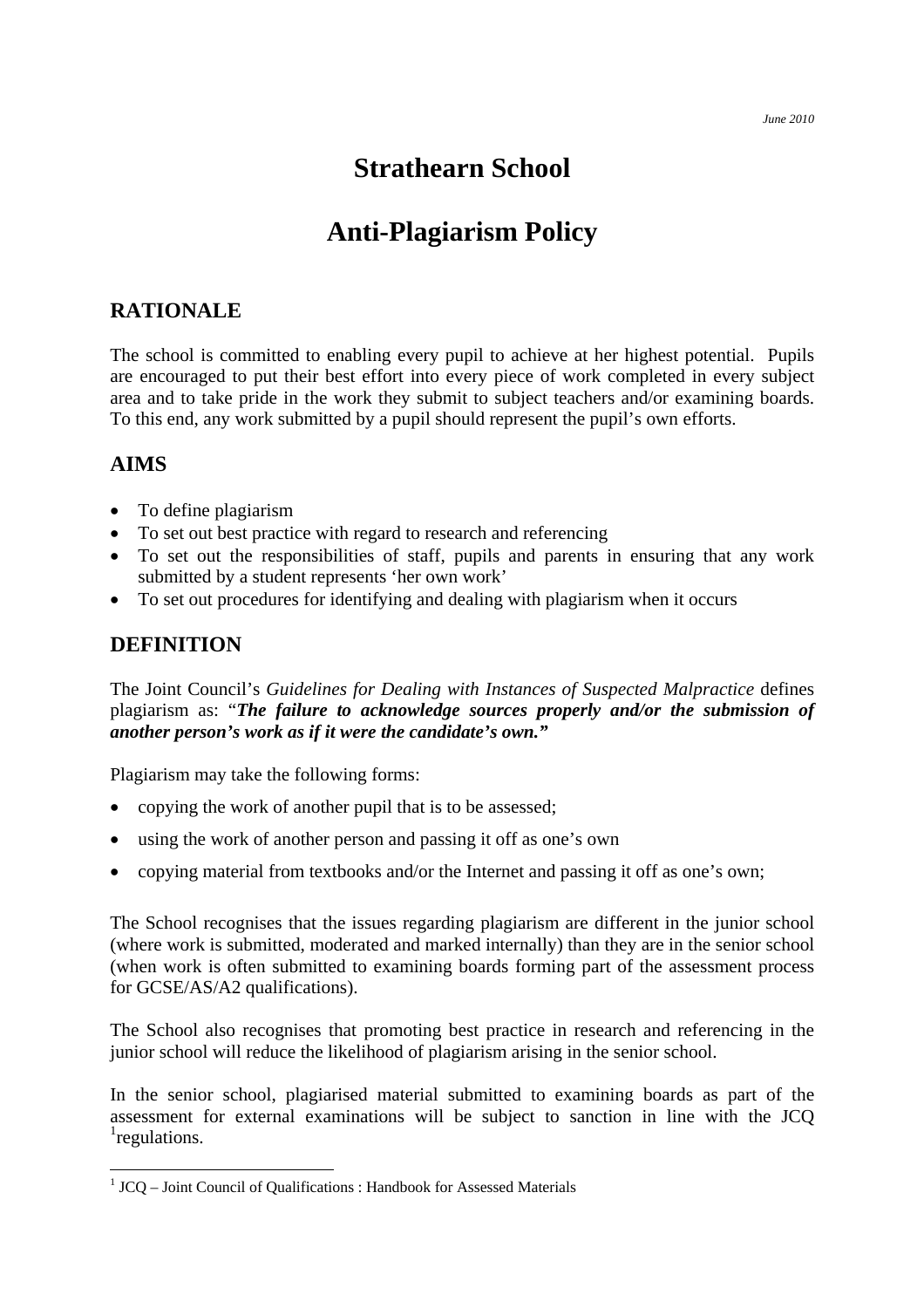## **RESEARCH AND REFERENCE – Best Practice**

(See Appendix One and Two)

#### **RESPONSIBILITIES**

#### **The Responsibilities of Pupils**

*We expect our pupils to:* 

- refrain from becoming involved in any form of plagiarism;
- refrain from providing any assessed work to another pupil for copying;
- refrain from inviting any others to become involved in plagiarising work;
- report to a member of staff any suspected incidents of plagiarism.

#### **The Responsibilities of Staff**

*Our staff will:* 

- address the issue of plagiarism through classroom teaching by explaining the definition of plagiarism and the rationale for producing original work;
- will teach referencing and provide pupils with exemplar material;
- be alert to signs of plagiarism in class work, homework and coursework;
- investigate cases of suspected plagiarism;
- report suspected cases of plagiarism to the Head of Department/Form Tutor/Head of Year/Head of Key Stage/Curriculum VP as appropriate (refer to Appendix 3);
- apply the relevant sanctions (refer to Pupil Discipline Policy) and liaise with parents as appropriate.

#### **The Responsibilities of Parents**

*We expect our parents to support their daughter(s) and the School by:* 

- advise and remind their daughters not to share any assessed work for or accept any form of plagiarism;
- encourage their daughter(s) to research and produce their own original work;
- look out for signs of pressure, stress or disorganisation that might lead their daughters to become involved in any aspect of plagiarism;
- accept and uphold any action taken by the school in line with this policy and the School Discipline Policy if an incident of plagiarism is confirmed.